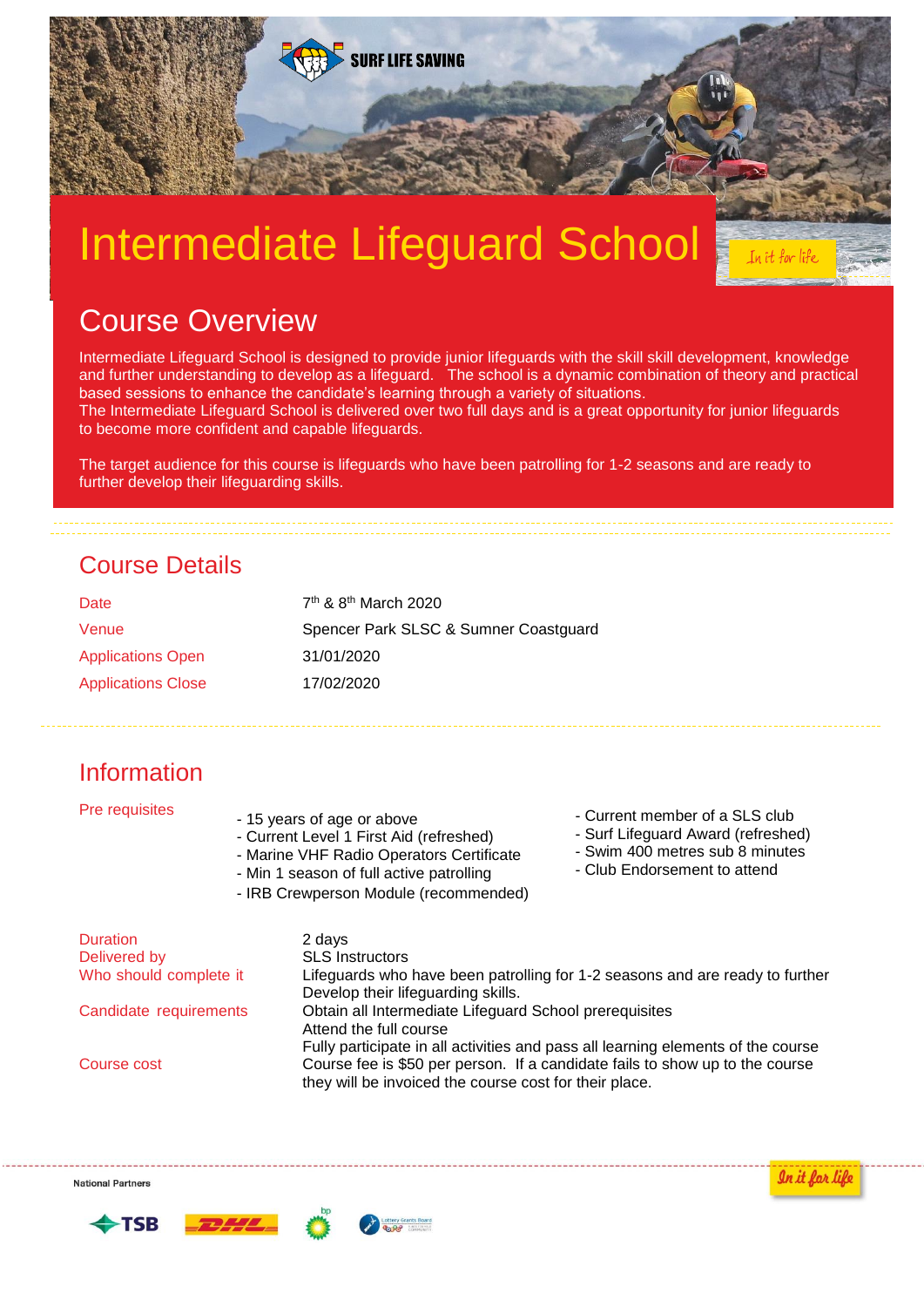## Intermediate Lifeguard School

**SURF LIFE SAVING** 

## Topics covered

- **1.** Roles and Responsibilities **2.** Tube & Board Rescue **3.** First Aid Scenarios
- 
- **7.** Intro into Search and Rescue **8.** Patrol Scenarios **9.** Goal Setting
- 
- 
- **4.** Scanning and Surveillance **5.** Helicopter landing zones **6.** Intro into Rock navigation
	-
- 
- 
- 
- **10** Professionalism and Image **11** Run/Swim/Run **12** Working with external agencies

#### **Outcomes The role of an Intermediate Lifeguard**

- **1.** Demonstrate good communication
- **2.** Knowledge of how to request and work with key external agencies
- **3.** Demonstrate physical competencies
- **4.** Demonstrate leadership and team work skills
- **5.** Demonstrate high levels of fitness
- **6.** Demonstrate water entry and exit on rocks
- **7.** Identify safety procedures when working around helicopters
- **8.** Demonstrate how to set up a helicopter landing zone
- **9.** Perform tube and board rescue skills

### Application process

### [Click Here to Register](https://www.surveymonkey.com/r/NZS2YSR)

Swim Time endorsement form below

## Further Information

Please Contact Chris Jeffery P 027 457 1010 E [chris.jeffery@surflifesaving.org.nz](mailto:chris.jeffery@surflifesaving.org.nz)

**National Partners**